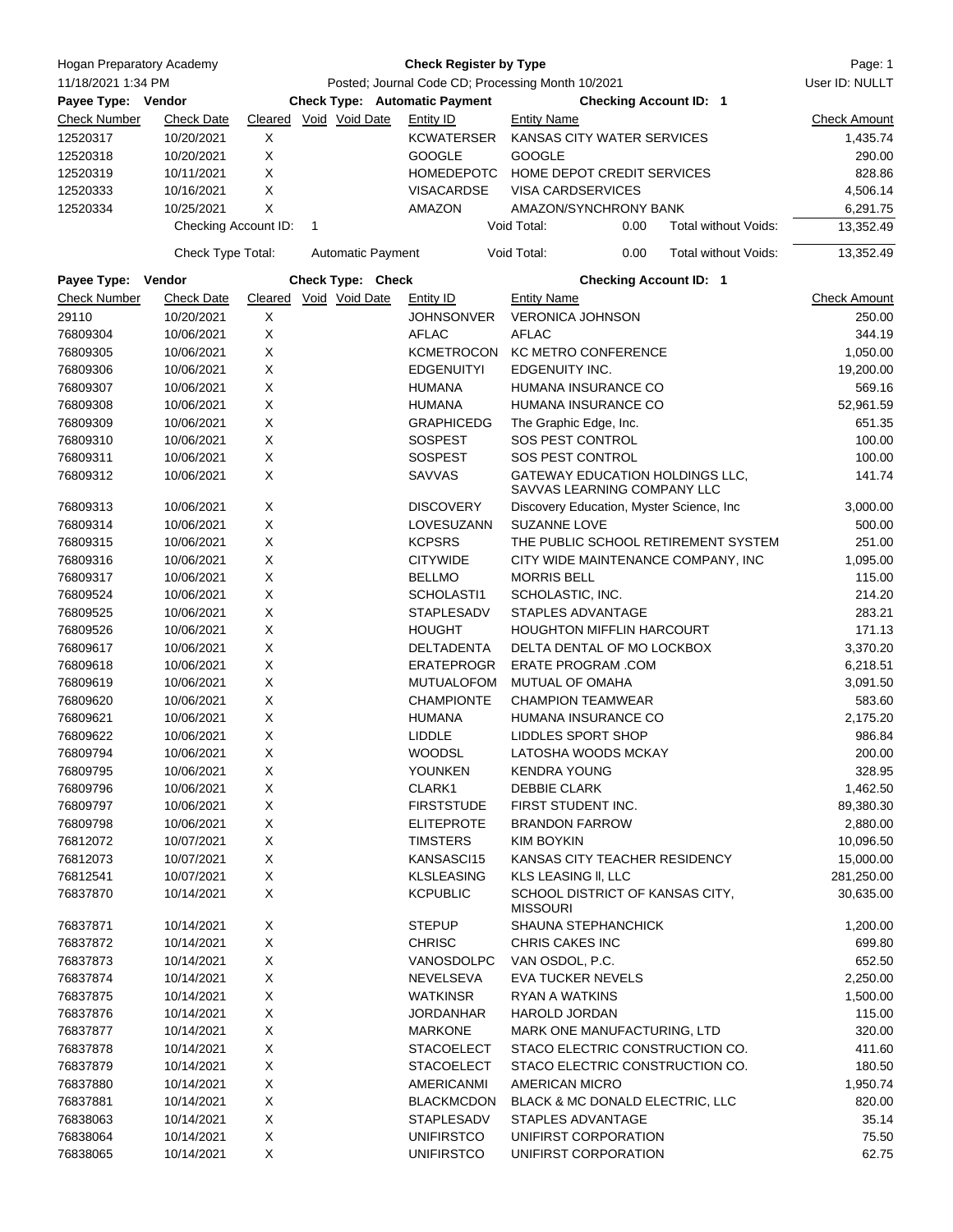| <b>Hogan Preparatory Academy</b><br>11/18/2021 1:34 PM<br>Payee Type: Vendor |                   |                                                   | Page: 2             |                                                    |                     |
|------------------------------------------------------------------------------|-------------------|---------------------------------------------------|---------------------|----------------------------------------------------|---------------------|
|                                                                              |                   | Posted; Journal Code CD; Processing Month 10/2021 | User ID: NULLT      |                                                    |                     |
|                                                                              |                   | Check Type: Check                                 |                     | <b>Checking Account ID: 1</b>                      |                     |
| <b>Check Number</b>                                                          | <b>Check Date</b> | Cleared Void Void Date                            | <b>Entity ID</b>    | <b>Entity Name</b>                                 | <b>Check Amount</b> |
| 76838066                                                                     | 10/14/2021        | Χ                                                 | <b>MIDAML</b>       | MID AMERICA LOCKSMITHS, LLC                        | 96.09               |
| 76838067                                                                     | 10/14/2021        | X                                                 | <b>GRAING</b>       | <b>GRAINGER</b>                                    | 21.15               |
| 76838068                                                                     | 10/14/2021        | X                                                 | <b>BSNSPORTS</b>    | <b>BSN SPORTS, LLC</b>                             | 536.90              |
| 76838069                                                                     | 10/14/2021        | X                                                 | <b>TIMEWARN</b>     | <b>TIME WARNER</b>                                 | 248.00              |
| 76838070                                                                     | 10/14/2021        | X                                                 | <b>GRAING</b>       | <b>GRAINGER</b>                                    | 42.30               |
| 76838071                                                                     | 10/14/2021        | X                                                 | <b>UNIFIRSTCO</b>   | UNIFIRST CORPORATION                               | 73.50               |
| 76838072                                                                     | 10/14/2021        | Χ                                                 | <b>UNIFIRSTCO</b>   | UNIFIRST CORPORATION                               | 53.25               |
| 76838215                                                                     | 10/14/2021        | X                                                 | <b>LASCPHI</b>      | PHILLIP LASCUOLA                                   | 449.85              |
| 76838216                                                                     | 10/14/2021        | X                                                 | <b>LIDDLE</b>       | LIDDLES SPORT SHOP                                 | 8,136.60            |
| 76838217                                                                     | 10/14/2021        | X                                                 | <b>LLOYDSABC</b>    | ALL BEVERAGE CONTROL, INC.                         | 115.00              |
| 76838218                                                                     | 10/14/2021        | X                                                 | <b>OFFICEESSE</b>   | OFFICE ESSENTIALS INC                              | 1,667.75            |
| 76838219                                                                     | 10/14/2021        | $\mathsf X$                                       | SOLAROCEAN          | SOLAR OCEAN 2, LLC                                 | 446.05              |
| 76838220                                                                     | 10/14/2021        | X                                                 | MCGRAWHI2           | MCGRAW-HILL COMPANY                                | 8,531.26            |
| 76838221                                                                     | 10/14/2021        | X                                                 | 451                 | 451 PROTECTION                                     | 829.00              |
| 76838222                                                                     | 10/14/2021        | X                                                 | <b>GRAHAM</b>       | ROCHELLE GRAHAM                                    | 3,576.00            |
| 76838428                                                                     | 10/14/2021        | Χ                                                 | SHIPPY1             | <b>TANYA SHIPPY</b>                                | 11.99               |
|                                                                              |                   | X                                                 |                     |                                                    |                     |
| 76838429                                                                     | 10/14/2021        |                                                   | KELLYSERV           | <b>KELLY SERVICES, INC</b>                         | 171.25              |
| 76838430                                                                     | 10/14/2021        | X                                                 | <b>WOODSL</b>       | LATOSHA WOODS MCKAY                                | 200.00              |
| 76838431                                                                     | 10/14/2021        | X                                                 | PAYPOOL             | PAYPOOL LLC                                        | 848.19              |
| 76838432                                                                     | 10/14/2021        | X                                                 | <b>FIRSTSTUDE</b>   | FIRST STUDENT INC.                                 | 5,312.08            |
| 76838433                                                                     | 10/14/2021        | X                                                 | <b>EDOPS</b>        | ED OPS                                             | 14,000.00           |
| 76838434                                                                     | 10/14/2021        | X                                                 | SCHOOLSMAR          | SSKC EDUCATIONAL SUPPORT INC                       | 16,666.67           |
| 76838435                                                                     | 10/14/2021        | X                                                 | <b>JAMESWTIPP</b>   | JAMES W. TIPPIN & ASSOCIATES                       | 4,400.00            |
| 76838436                                                                     | 10/14/2021        | Χ                                                 | WINPROSOLU          | WIN PRO SOLUTIONS                                  | 1,846.95            |
| 76838437                                                                     | 10/14/2021        | X                                                 | <b>ELITEPROTE</b>   | <b>BRANDON FARROW</b>                              | 3,420.00            |
| 76947918                                                                     | 10/20/2021        | X                                                 | <b>GRAING</b>       | <b>GRAINGER</b>                                    | 40.24               |
| 76947919                                                                     | 10/20/2021        | X                                                 | <b>GRAING</b>       | <b>GRAINGER</b>                                    | 46.86               |
| 76947920                                                                     | 10/20/2021        | X                                                 | MIDAML              | MID AMERICA LOCKSMITHS, LLC                        | 25.65               |
| 76947921                                                                     | 10/20/2021        | X                                                 | DEFFEN              | <b>WASTE MANAGEMENT</b>                            | 723.22              |
| 76947922                                                                     | 10/20/2021        | X                                                 | <b>DEFFEN</b>       | <b>WASTE MANAGEMENT</b>                            | 544.73              |
| 76947923                                                                     | 10/20/2021        | X                                                 | UMKC1               | University of Missouri Kansas City                 | 250.00              |
| 76947924                                                                     | 10/20/2021        | X                                                 | UMKC1               | University of Missouri Kansas City                 | 480.00              |
| 76947925                                                                     | 10/20/2021        | Χ                                                 | <b>DEFFEN</b>       | <b>WASTE MANAGEMENT</b>                            | 705.79              |
| 76951900                                                                     | 10/21/2021        | X                                                 | <b>SUMNERONE</b>    | SUMNERONE, INC.                                    | 2,136.91            |
| 76951901                                                                     | 10/21/2021        | X                                                 | SYMMETRY            | SYMMETRY ENERGY SOLUTIONS, LLC (EIN<br>72-1309319) | 535.56              |
| 76951902                                                                     | 10/21/2021        | X                                                 | <b>SYMMETRY</b>     | SYMMETRY ENERGY SOLUTIONS, LLC (EIN<br>72-1309319) | 446.62              |
| 76951903                                                                     | 10/21/2021        | X                                                 | <b>RIPPLE</b>       | RIPPLE EFFECTS INC                                 | 4,000.00            |
| 76951904                                                                     | 10/21/2021        | X                                                 | <b>RIPPLE</b>       | RIPPLE EFFECTS INC                                 | 4,000.00            |
| 76951905                                                                     | 10/21/2021        | X                                                 | <b>RIPPLE</b>       | RIPPLE EFFECTS INC                                 | 4,000.00            |
| 76951906                                                                     | 10/21/2021        | X                                                 | <b>SOSPEST</b>      | SOS PEST CONTROL                                   | 100.00              |
| 76951907                                                                     | 10/21/2021        | X                                                 | <b>SOSPEST</b>      | SOS PEST CONTROL                                   | 100.00              |
| 76951908                                                                     | 10/21/2021        | X                                                 | <b>EDUCATIONA</b>   | EDUCATIONAL DESIGN SOLUTIONS LLC                   | 9,100.00            |
| 76951909                                                                     | 10/21/2021        | X                                                 | COMMECO             | COMMECO HOLDINGS, LLC                              | 2,175.00            |
| 76952187                                                                     | 10/21/2021        | X                                                 | LIDDLE              | LIDDLES SPORT SHOP                                 | 587.88              |
| 76952188                                                                     | 10/21/2021        | X                                                 | NUESYNERGY          | NUESYNERGY, INC                                    | 125.00              |
| 76952465                                                                     | 10/21/2021        | X                                                 | KELLYSERV           | <b>KELLY SERVICES, INC</b>                         | 955.58              |
| 76952466                                                                     | 10/21/2021        | X                                                 | CLARK1              | <b>DEBBIE CLARK</b>                                | 3,298.75            |
| 76952467                                                                     | 10/21/2021        | X                                                 | <b>TIMSTERS</b>     | <b>KIM BOYKIN</b>                                  | 9,831.50            |
| 76952468                                                                     | 10/21/2021        | X                                                 | <b>ELITEPROTE</b>   | <b>BRANDON FARROW</b>                              | 2,400.00            |
| 76957621                                                                     | 10/22/2021        | X                                                 | <b>HIGENES</b>      | Hi-Gene's Janitorial Services                      | 24,691.47           |
| 76958305                                                                     | 10/22/2021        | X                                                 | K <sub>12</sub> ITC | K12ITC, INC.                                       | 14,603.22           |
| 76974369                                                                     | 10/27/2021        | X                                                 | <b>SENORWOOLY</b>   | JAMES WOOLDRIDGE                                   | 150.00              |
| 76974370                                                                     | 10/27/2021        | X                                                 | <b>MARTINMECH</b>   | MARTIN MECHANICAL, INC                             | 170.00              |
| 76974371                                                                     | 10/27/2021        | X                                                 | <b>MARTINMECH</b>   | MARTIN MECHANICAL, INC                             | 1,056.58            |
| 76974372                                                                     | 10/27/2021        | X                                                 | <b>MARTINMECH</b>   | MARTIN MECHANICAL, INC                             | 1,380.86            |
| 76974373                                                                     | 10/27/2021        | X                                                 | <b>MARTINMECH</b>   | MARTIN MECHANICAL, INC                             | 1,370.24            |
| 76974374                                                                     | 10/27/2021        | X                                                 | <b>MARTINMECH</b>   | MARTIN MECHANICAL, INC                             | 2,657.55            |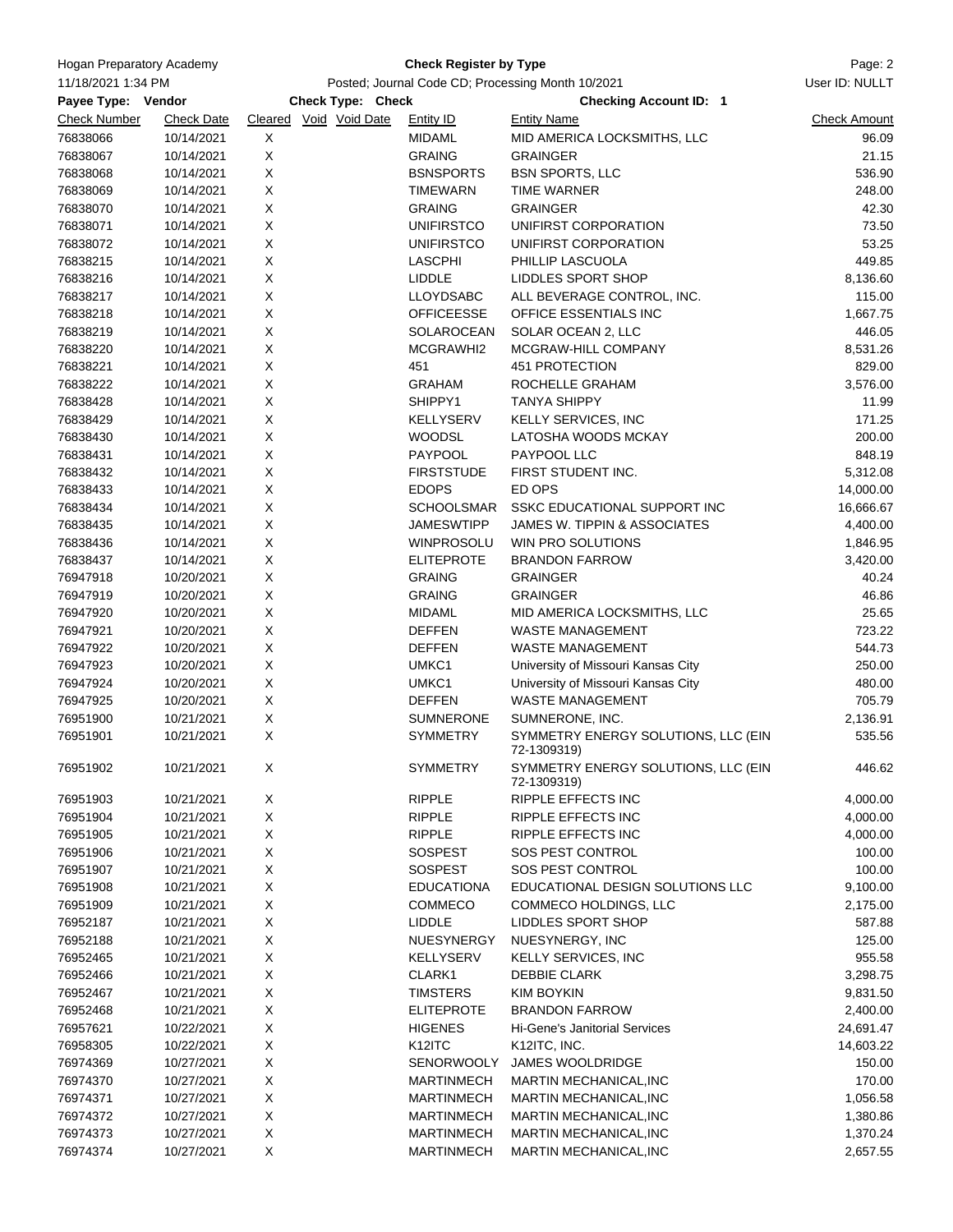| <b>Hogan Preparatory Academy</b>         |                   |                                                   | <b>Check Register by Type</b> |                                                           | Page: 3             |
|------------------------------------------|-------------------|---------------------------------------------------|-------------------------------|-----------------------------------------------------------|---------------------|
| 11/18/2021 1:34 PM<br>Payee Type: Vendor |                   | Posted; Journal Code CD; Processing Month 10/2021 | User ID: NULLT                |                                                           |                     |
|                                          |                   | Check Type: Check                                 |                               |                                                           |                     |
| <b>Check Number</b>                      | <b>Check Date</b> | Cleared Void Void Date                            | <b>Entity ID</b>              | <b>Checking Account ID: 1</b><br><b>Entity Name</b>       | <b>Check Amount</b> |
| 76974375                                 | 10/27/2021        | X                                                 | <b>MARTINMECH</b>             | MARTIN MECHANICAL, INC                                    | 2,913.60            |
| 76974376                                 | 10/27/2021        | X                                                 | <b>JKMTRAININ</b>             | <b>JKM TRAINING, INC</b>                                  | 399.00              |
| 76974377                                 | 10/27/2021        | X                                                 | <b>MCREALTY</b>               | MC REALTY GROUP, LLC                                      | 6,182.55            |
| 76974378                                 | 10/27/2021        | X                                                 | <b>CHERY</b>                  | PAUL CHERY                                                | 25.00               |
| 76974379                                 | 10/27/2021        | X                                                 |                               | ARROWSTAGE ARROW STAGE LINES                              | 1,164.00            |
| 76974380                                 | 10/27/2021        | X                                                 |                               | ARROWSTAGE ARROW STAGE LINES                              | 1,617.00            |
| 76974381                                 | 10/27/2021        | X                                                 | <b>MCREALTY</b>               | MC REALTY GROUP, LLC                                      | 3,187.08            |
| 76974382                                 | 10/27/2021        | X                                                 | <b>MIDWESTSHR</b>             | MIDWEST SHREDDING SERVICE LLC                             | 45.00               |
| 76974383                                 | 10/27/2021        | X                                                 | ADTSECURIT                    | The ADT Security Corporation                              | 528.01              |
| 76974384                                 | 10/27/2021        | X                                                 | <b>MIDWESTSHR</b>             | MIDWEST SHREDDING SERVICE LLC                             | 85.00               |
| 76974385                                 | 10/27/2021        | X                                                 | ATT                           | AT&T                                                      | 526.75              |
| 76974386                                 | 10/27/2021        | X                                                 | KCWATERSER                    | KANSAS CITY WATER SERVICES                                | 1,284.23            |
| 76974387                                 | 10/27/2021        | X                                                 | KCWATERSER                    | KANSAS CITY WATER SERVICES                                | 106.70              |
| 76974388                                 | 10/27/2021        | X                                                 | KCWATERSER                    | KANSAS CITY WATER SERVICES                                | 50.46               |
| 76974389                                 | 10/27/2021        | X                                                 | <b>CONVERGINT</b>             | DG INVESTMENT INTERMEDIATE HOLDINGS2,                     | 553.34              |
|                                          |                   |                                                   |                               | INC.                                                      |                     |
| 76974390                                 | 10/27/2021        | X                                                 | <b>ROBINSONE</b>              | <b>ERIC ROBINSON</b>                                      | 115.00              |
| 76974391                                 | 10/27/2021        | X                                                 | <b>BRYANTTREN</b>             | <b>TRENT BRYANT</b>                                       | 25.00               |
| 76974744                                 | 10/27/2021        | X                                                 | <b>GRAING</b>                 | <b>GRAINGER</b>                                           | 33.97               |
| 76974745                                 | 10/27/2021        | X                                                 | LEARNINGAZ                    | LEARNING A-Z, LLC                                         | 1,850.00            |
| 76974746                                 | 10/27/2021        | X                                                 | UMKC1                         | University of Missouri Kansas City                        | 200.00              |
| 76974854                                 | 10/27/2021        | X                                                 | DELTADENTA                    | DELTA DENTAL OF MO LOCKBOX                                | 3,436.56            |
| 76974855                                 | 10/27/2021        | X                                                 | <b>DELTAVISIO</b>             | <b>DELTA VISION</b>                                       | 628.50              |
| 76974856                                 | 10/27/2021        | X                                                 | <b>LASCPHI</b>                | PHILLIP LASCUOLA                                          | 403.70              |
| 76974857                                 | 10/27/2021        | X                                                 | MCGRAWHI2                     | MCGRAW-HILL COMPANY                                       | 875.88              |
| 76974858                                 | 10/27/2021        | X                                                 | <b>PURCHASEPO</b>             | <b>PURCHASE POWER</b>                                     | 100.00              |
| 76974859                                 | 10/27/2021        | X                                                 | <b>GUARDIAN</b>               | <b>GUARDIAN</b>                                           | 250.52              |
| 76974860                                 | 10/27/2021        | X                                                 | <b>LIDDLE</b>                 | LIDDLES SPORT SHOP                                        | 1,842.40            |
| 76975073                                 | 10/27/2021        | X                                                 | <b>MIDWESTELE</b>             | MIDWEST ELEVATOR COMPANY, INC                             | 345.45              |
| 76975074                                 | 10/27/2021        | X                                                 | <b>WINPROSOLU</b>             | WIN PRO SOLUTIONS                                         | 1,363.19            |
| 76975075                                 | 10/27/2021        | X                                                 | CLARK1                        | <b>DEBBIE CLARK</b>                                       | 1,966.25            |
| 76975076                                 | 10/27/2021        | X                                                 | <b>ELITEPROTE</b>             | <b>BRANDON FARROW</b>                                     | 3,120.00            |
| 77014833                                 | 11/02/2021        | X                                                 | <b>HRDIRECT</b>               | HR DIRECT                                                 | 79.99               |
| 77014834                                 | 11/02/2021        | X                                                 | <b>HRDIRECT</b>               | HR DIRECT                                                 | 79.99               |
| 77014835                                 | 11/02/2021        | X                                                 | <b>HRDIRECT</b>               | <b>HR DIRECT</b>                                          | 79.99               |
| 77014836                                 | 11/02/2021        | $\mathsf X$                                       | <b>GRAING</b>                 | <b>GRAINGER</b>                                           | 103.75              |
| 77016664                                 | 11/03/2021        | Χ                                                 | <b>KCPSFNS</b>                | KANSAS CITY PUBLIC SCHOOL FOOD &<br><b>NUTRITION SERV</b> | 84,333.75           |
| 77016665                                 | 11/03/2021        | X                                                 | <b>WATKINSR</b>               | <b>RYAN A WATKINS</b>                                     | 1,500.00            |
| 77016666                                 | 11/03/2021        | X                                                 | SOSPEST                       | SOS PEST CONTROL                                          | 100.00              |
| 77016667                                 | 11/03/2021        | X                                                 | SOSPEST                       | SOS PEST CONTROL                                          | 100.00              |
| 77016668                                 | 11/03/2021        | X                                                 | <b>SPIRE</b>                  | <b>SPIRE</b>                                              | 134.34              |
| 77016669                                 | 11/03/2021        | X                                                 | <b>BRANCHMIT</b>              | MITCHELL BRANCH                                           | 200.00              |
| 77016670                                 | 11/03/2021        | X                                                 | RODGERSARM                    | ARMAN RODGERS                                             | 200.00              |
| 77016671                                 | 11/03/2021        | X                                                 | LLOYD1                        | <b>WARREN LLOYD</b>                                       | 200.00              |
| 77016672                                 | 11/03/2021        | X                                                 | <b>HILLJ</b>                  | <b>JOHN HILL</b>                                          | 110.00              |
| 77016673                                 | 11/03/2021        | X                                                 | WENDELR                       | <b>ROGER WENDEL</b>                                       | 110.00              |
| 77016674                                 | 11/03/2021        | X                                                 | <b>BELLMO</b>                 | <b>MORRIS BELL</b>                                        | 110.00              |
| 77016675                                 | 11/03/2021        | X                                                 | KIMBROUGHM                    | MICHAEL KIMBROUGH                                         | 110.00              |
| 77016676                                 | 11/03/2021        | X                                                 | <b>FLINNS</b>                 | FLINN SCIENTIFIC, INC.                                    | 420.75              |
| 77016677                                 | 11/03/2021        | X                                                 | <b>VIPMOVEME1</b>             | THE V. "I" P. MOVEMENT, LLC                               | 1,000.00            |
| 77016678                                 | 11/03/2021        | X                                                 | <b>DECA</b>                   | DISTRIBUTIVE EDUCATION CLUBS OF                           | 20.00               |
|                                          |                   |                                                   |                               | AMERICA, INC                                              |                     |
| 77016679                                 | 11/03/2021        | X                                                 | <b>MIDWESTSHR</b>             | MIDWEST SHREDDING SERVICE LLC                             | 40.00               |
| 77016680                                 | 11/03/2021        | X                                                 | <b>MARTINMECH</b>             | MARTIN MECHANICAL, INC                                    | 7,502.00            |
| 77016681                                 | 11/03/2021        | X                                                 | <b>HUMANA</b>                 | HUMANA INSURANCE CO                                       | 56,781.52           |
| 77016896                                 | 11/03/2021        | X                                                 | OLSON <sub>1</sub>            | TIM OLSON                                                 | 110.00              |
| 77016897                                 | 11/03/2021        | X                                                 | <b>TEACHFORAM</b>             | TEACH FOR AMERICA, INC - KANSAS CITY                      | 15,000.00           |
| 77016898                                 | 11/03/2021        | X                                                 | <b>THERAFITLL</b>             | THERA FIT, LLC                                            | 2,161.25            |
| 77016899                                 | 11/03/2021        | X                                                 | <b>SPIRE</b>                  | <b>SPIRE</b>                                              | 44.00               |